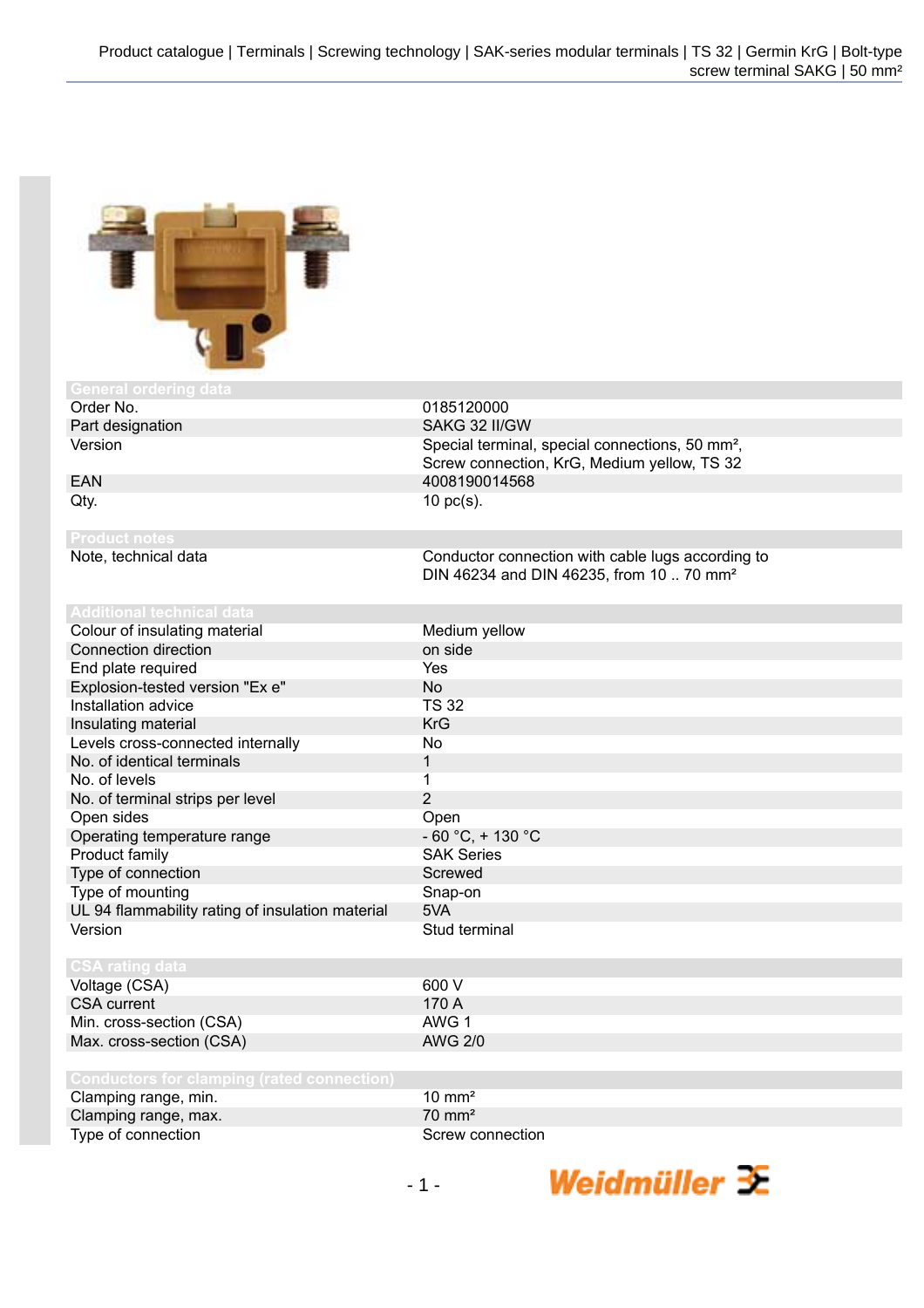| Conductors for clamping (rated connection) |                       |
|--------------------------------------------|-----------------------|
| 2nd type of connection                     | screwed               |
| Connection direction                       | on side               |
| No. of connections                         | $\mathbf{1}$          |
| Clamping screw                             | M 8                   |
| Tightening torque range                    | 6.012 Nm              |
| AWG conductor size, min.                   | AWG 1                 |
| AWG conductor size, max.                   | <b>AWG 2/0</b>        |
| AWG conductor size, min.                   | 42.41 mm <sup>2</sup> |
| AWG conductor size, max.                   | 67.44 mm <sup>2</sup> |
|                                            |                       |
| <b>Dimensions</b>                          |                       |
| Width                                      | 32 mm                 |
| Height of lowest version                   | 53 mm                 |
| Length                                     | 80 mm                 |
| Weight                                     | 146 <sub>g</sub>      |
| TS 32 offset                               | 40 mm                 |
|                                            |                       |
| <b>Rating data</b>                         |                       |
| Rated cross-section                        | $50 \text{ mm}^2$     |
| Rated voltage                              | 1,000 V               |
| Rated impulse voltage                      | 8 kV                  |
| Rated current                              | 150 A                 |
| <b>Standards</b>                           | IEC 60947-7-1         |
| Current with max. conductor                | 192 A                 |
| Pollution severity                         | 3                     |

## **Approvals**

Approvals institutes



Weidmüller  $\mathcal{\mathcal{F}}$ 

| Downloads              |                                        |
|------------------------|----------------------------------------|
| <b>DXF</b>             | 01427_SAKG_32_II-GW_DXF.dxf            |
| <b>STEP</b>            | 0185120000_01427_SAKG_32_II-GW_STP.stp |
|                        |                                        |
| <b>Classifications</b> |                                        |
| ETIM 2.0               | EC000897                               |
| <b>ETIM 3.0</b>        | EC000897                               |
| eClass 4.1             | 27-14-11-31                            |
| eClass 5.0             | 27-14-11-31                            |
| eClass 5.1             | 27-14-11-31                            |
|                        |                                        |

## **Similar products**